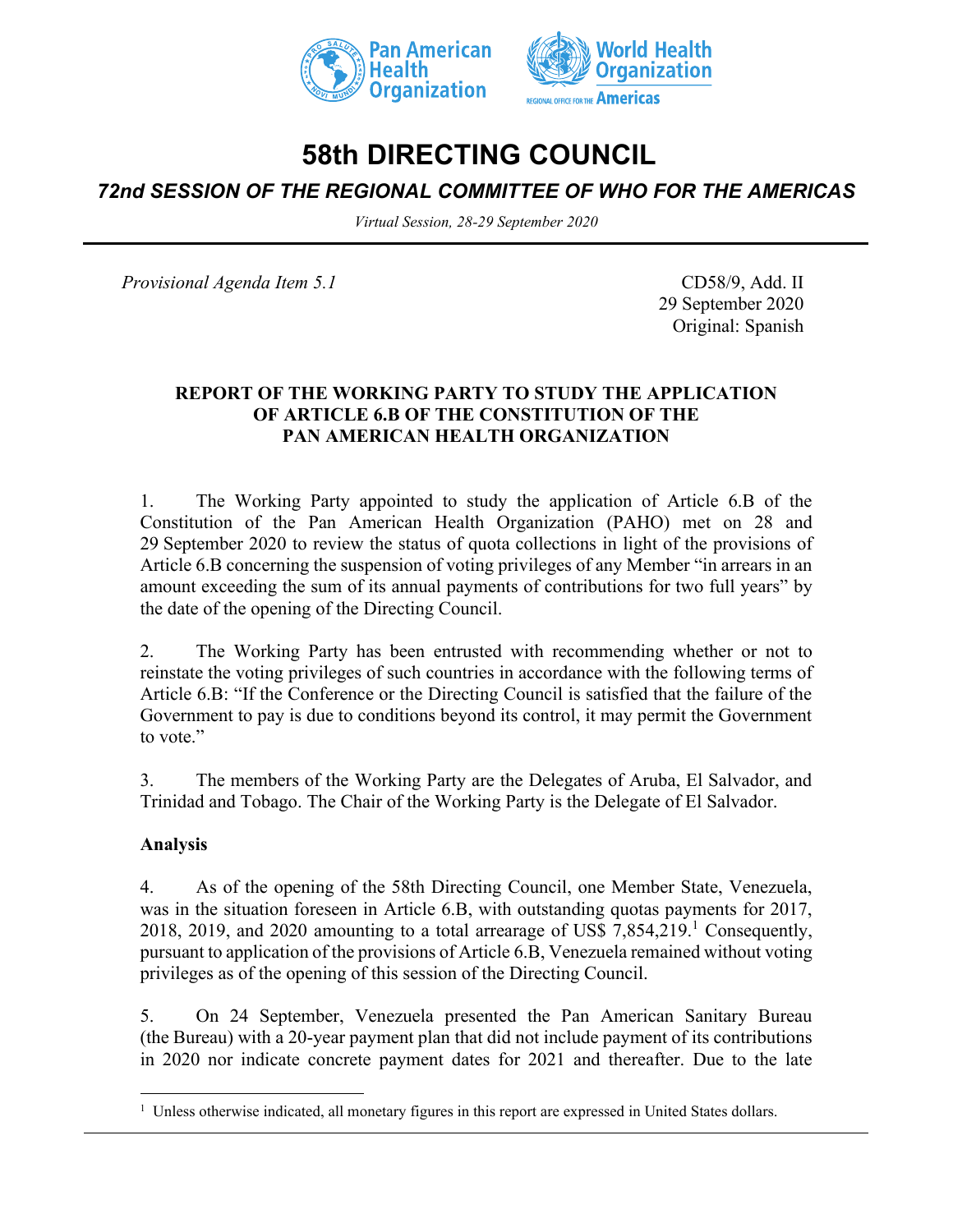presentation of this payment schedule, the Bureau was unable to initiate a conversation with Venezuela in regard to this proposal. The Bureau has indicated that in the past the Organization has not accepted such long-term payment plans but that the World Health Organization (WHO) has done so.

6. The Working Party invited Venezuela to present its proposal. Venezuela has acknowledged its delay in the payment of its assessed contributions, its debt to the Organization in this regard, and also the amounts owed to the Revolving Fund for Access to Vaccines and the Regional Revolving Fund for Strategic Public Health Supplies. It has stated that it has not been able to make the payments for reasons beyond its control; with its assets frozen abroad and the inability to perform banking operations, it has been unable to transfer funds outside the country. In its presentation, Venezuela has committed to making an initial payment of \$392,560 immediately, albeit unable to transfer the funds abroad, and to make the rest of the scheduled payments in future years during the first half of each year.

7. On 29 September 2020, Venezuela sent a written communication to PAHO confirming its verbal statement at the previous day's meeting, confirming that payment transfers cannot be made abroad at the present time.

8. The Working Party has reviewed the recommendations of the 166th Session of the Executive Committee, reflected in Resolution CE166.R4, as well as the pertinent correspondence, the payment plan proposed by Venezuela, its statements during the course of the meetings, and the observations made by the Bureau.

9. The Working Party has analyzed and discussed the delay in the payments from Venezuela. It has emphasized the importance of timely receipt of the assessed contributions for fulfillment of the program budget approved by the Member States and has fully recognized that failure to receive the budgeted amounts at the time they are expected threatens the implementation of planned activities and even the continuity of the Organization, making it necessary to impose extraordinary measures for the management of financial resources. It has also affirmed that it is not advisable to make exceptions to the application of Article 6.B that may be cited by other Member States when they fail to meet their financial commitments.

## **Recommendation of the Working Party**

10. In light of the lack of payment, the majority of the Working Party recommends that the Directing Council not reinstate the voting privileges of Venezuela and that the situation be reviewed again by the Member States at future sessions of the Governing Bodies.